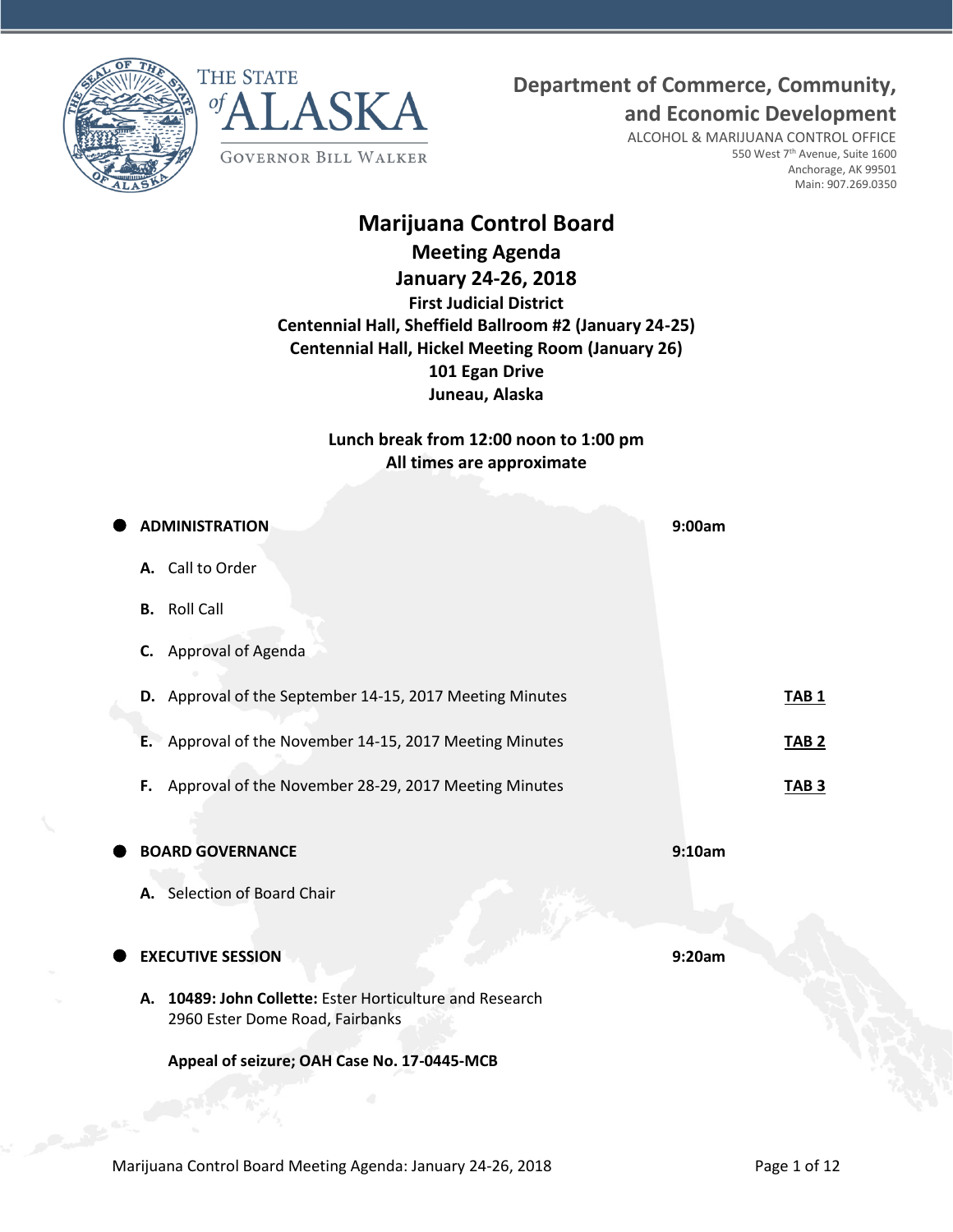| License #12289:          | <b>Raven Buds</b>                         |
|--------------------------|-------------------------------------------|
| Licensee:                | Carol Bolt; Dave A Mullis; Kerri A Mullis |
| License Type:            | Limited Marijuana Cultivation Facility    |
| <b>Premises Address:</b> | 2441 Lawlor Road, Cabin C                 |
|                          | Fairbanks, AK 99709                       |
| Local Government:        | <b>Fairbanks North Star Borough</b>       |

**License denied on September 14, 2017**

### **PUBLIC TESTIMONY 10:10am**

Public testimony is limited to issues not on this agenda and that are not proposed regulations. Per the public notice of this meeting, public wishing to testify are advised to pre-register by emailing [marijuana@alaska.gov](mailto:marijuana@alaska.gov) no later than January 19, 2018, with their intent. The Board may hear testimony from public who have not pre-registered, but those who have preregistered will be given preference for the time available. The Board is unable to hear public testimony on proposed regulations at this time. Written comments may also be submitted to the board via [marijuana@alaska.gov.](mailto:marijuana@alaska.gov) The call-in number is 1-800-315-6338, code 69176#.

| ●         |    | <b>DIRECTOR BRIEFING</b>                                                  |                                                                                                                 |         |                  |
|-----------|----|---------------------------------------------------------------------------|-----------------------------------------------------------------------------------------------------------------|---------|------------------|
|           |    | A. Director's Report                                                      |                                                                                                                 | 10:30am | TAB 5            |
| $\bullet$ |    | <b>LICENSING UPDATE</b>                                                   |                                                                                                                 |         |                  |
|           |    | A. Licensing Report                                                       |                                                                                                                 | 11:00am | TAB 6            |
| Œ         |    | <b>APPLICATIONS FROM PREVIOUS MEETINGS</b>                                |                                                                                                                 | 11:15am |                  |
|           |    | A. Tabled Applications                                                    |                                                                                                                 |         |                  |
|           | 1. | License #12830:<br>Licensee:<br>License Type:<br><b>Premises Address:</b> | Arcticanna<br>Nadia Ispas<br>Limited Marijuana Cultivation Facility<br>756 Davenny Drive<br>Fairbanks, AK 99712 |         | TAB <sub>7</sub> |

**For Consideration: Licensed premises/restricted access area issues**

Local Government: Fairbanks North Star Borough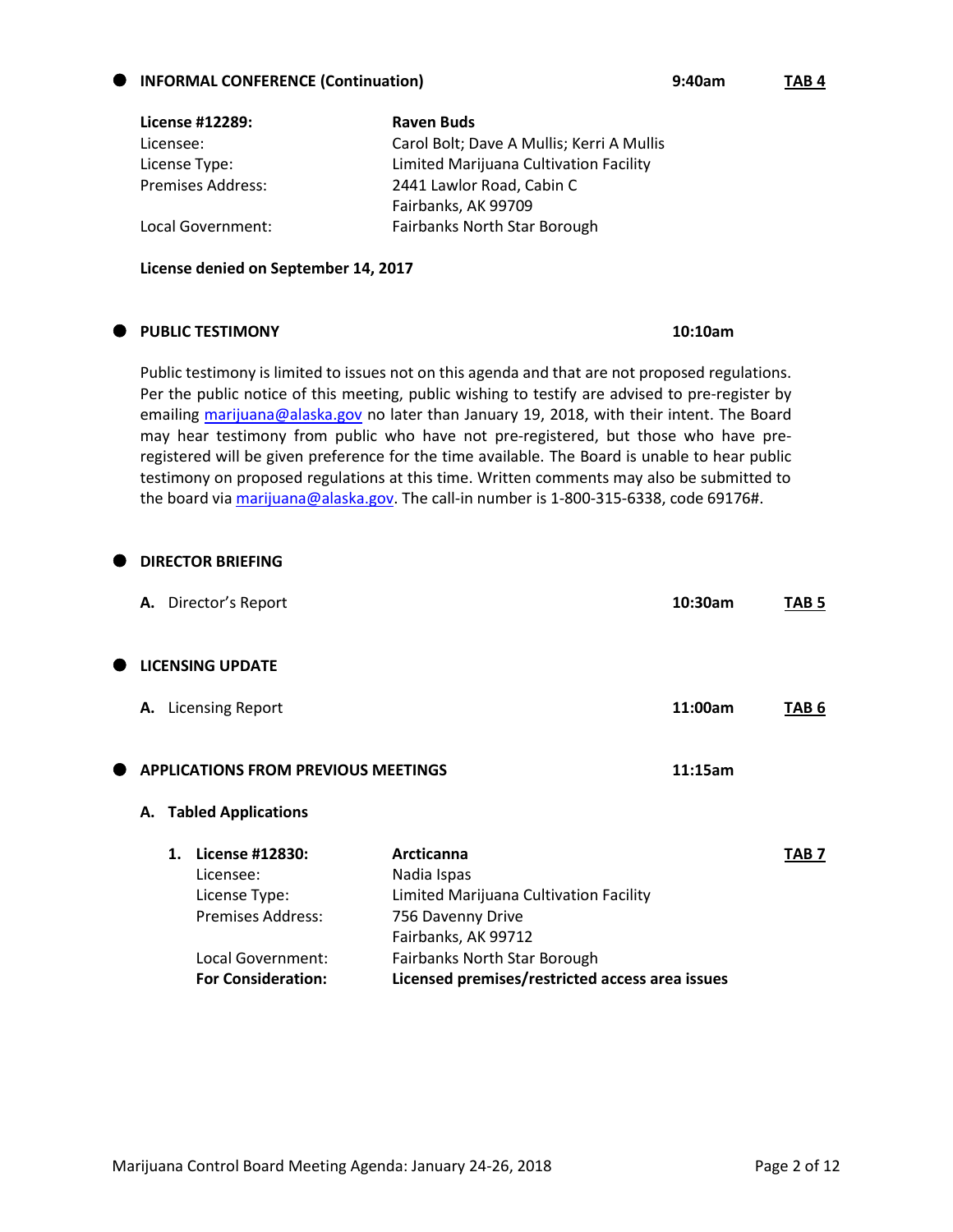| 2. | License #13175:           | <b>Fire Eater</b>                                                             | TAB <sub>8</sub> |
|----|---------------------------|-------------------------------------------------------------------------------|------------------|
|    | Licensee:                 | Sideshow Food, LLC                                                            |                  |
|    | License Type:             | Marijuana Product Manufacturing Facility                                      |                  |
|    | <b>Premises Address:</b>  | 36160 Spur Highway, Suite A                                                   |                  |
|    |                           | Soldotna, AK 99669-3448                                                       |                  |
|    | Local Government:         | Kenai Peninsula Borough                                                       |                  |
|    | <b>For Consideration:</b> | Conditions pursuant to 3 AAC 306.060(b)                                       |                  |
| 3. | License #13249:           | <b>X-Tracted Laboratories</b>                                                 | TAB <sub>9</sub> |
|    | Licensee:                 | Royal Mountain Extracts, LLC                                                  |                  |
|    | License Type:             | Marijuana Product Manufacturing Facility                                      |                  |
|    | <b>Premises Address:</b>  | 38957 S Commercial Drive                                                      |                  |
|    |                           | Talkeetna, AK 99676                                                           |                  |
|    | Local Government:         | Matanuska-Susitna Borough                                                     |                  |
|    | <b>For Consideration:</b> | Concerns related to percentage-based lease;                                   |                  |
|    |                           | <b>Objections received</b>                                                    |                  |
| 4. | License #13329:           | <b>R.C.H. Cultivation</b>                                                     | <b>TAB 10</b>    |
|    | Licensee:                 | Charles R Hnilicka III; Ryan A Hallsten                                       |                  |
|    | License Type:             | <b>Standard Marijuana Cultivation Facility</b>                                |                  |
|    | <b>Premises Address:</b>  | 2745 Hanson Road, Unit A                                                      |                  |
|    |                           | Fairbanks, AK 99709-3940                                                      |                  |
|    | Local Government:         | City of Fairbanks                                                             |                  |
|    | <b>For Consideration:</b> | Tabled at November 2017 meeting due to residency of one<br>of the applicants. |                  |
|    |                           | B. Licenses in "Pending Inspection" Status for Over Six Months                | <b>TAB 11</b>    |
|    |                           |                                                                               |                  |

**1. License #10080: Dream Green Farms** Licensee: DGF Enterprises, Inc. License Type: Standard Marijuana Cultivation Facility Premises Address: 2939 Porcupine Drive Anchorage, AK 99501-3118 Approved By MCB: June 9, 2016 License Issued: August 3, 2016

**2. License #10071: Vern's Wicked Weed** Licensee: Jeremy Erickson License Type: Standard Marijuana Cultivation Facility Premises Address: 3872 Halibut Point Road, Bay One Sitka, AK 99835 Approved By MCB: September 7, 2016 License Issued: September 19, 2016

### **3. License #10142: Farmer Jack's, LLC** Licensee: Farmer Jack's, LLC License Type: Standard Marijuana Cultivation Facility Premises Address: 8820 King Street, Suites #5 and #6 Anchorage, AK 99515 Approved By MCB: July 7, 2016 License Issued: October 11, 2016

Marijuana Control Board Meeting Agenda: January 24-26, 2018 **Page 3 of 12** Page 3 of 12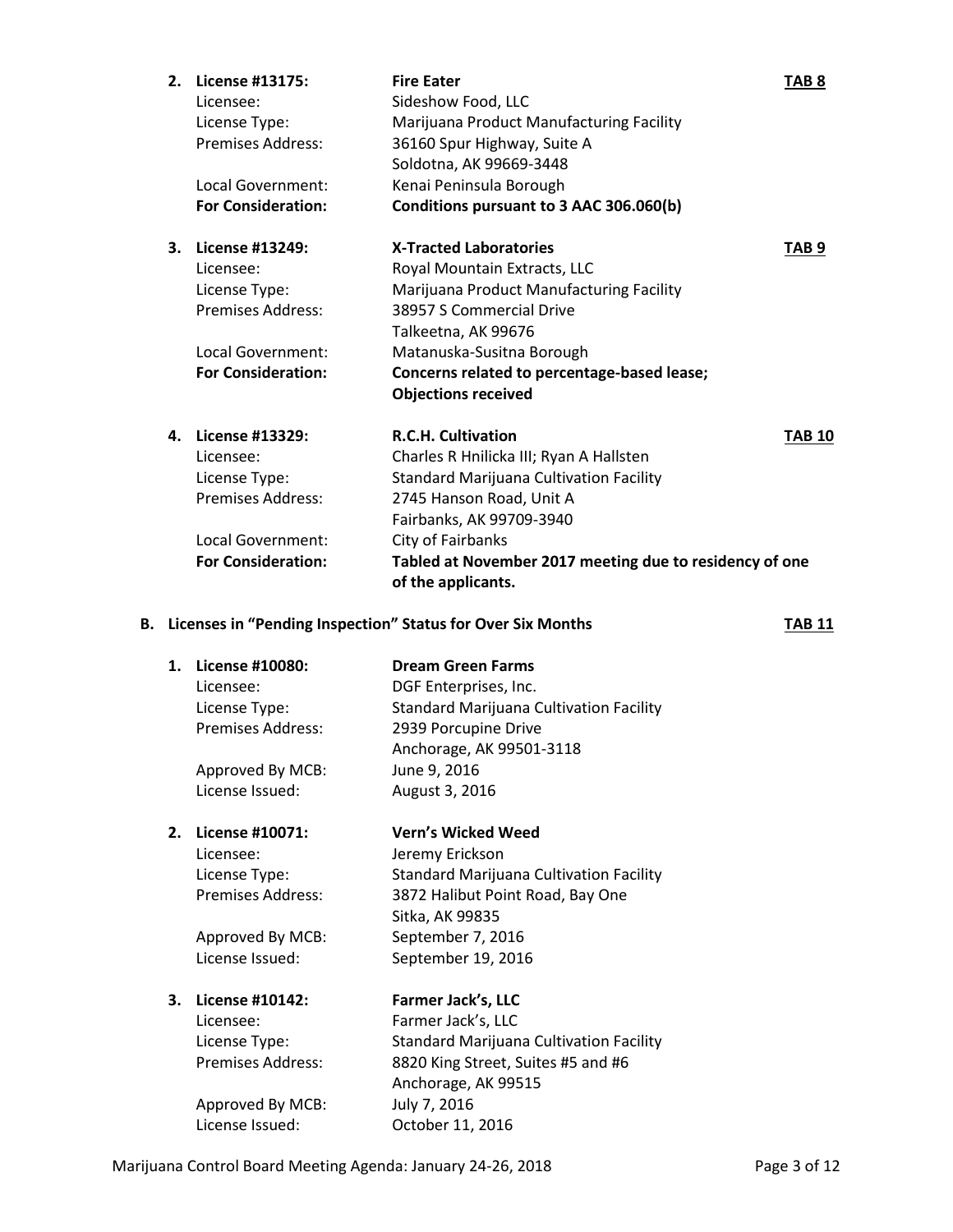Approved By MCB: October 28, 2016 License Issued: November 9, 2016

Approved By MCB: July 7, 2016 License Issued: December 16, 2016

### **6. License #10097: Raspberry Roots**

Approved By MCB: October 28, 2016 License Issued: January 24, 2017

### **8. License #10162: The Frost Farms**

License Issued: February 22, 2017

License Issued: February 22, 2017

### **4. License #10512: Southeast Alaska Laboratories, LLC**

Licensee: Southeast Alaska Laboratories, LLC License Type: Marijuana Testing Facility Premises Address: 5450B Jenkins Drive Juneau, AK 99801

## **5. License #10074: 88 Double Happiness, LLC**

Licensee: 88 Double Happiness, LLC License Type: Standard Marijuana Cultivation Facility Premises Address: 2905 Tanglewood Drive Anchorage, AK 99517

Licensee: Raspberry Roots, LLC License Type: Retail Marijuana Store Premises Address: 501 Raspberry Road, Suite 101 Anchorage, AK 99518 Approved By MCB: September 7, 2016 License Issued: December 16, 2016

### **7. License #10014: The Naked Herbalist**

Licensee: Peggy S. France; Miles S. France License Type: Limited Marijuana Cultivation Facility Premises Address: 47841 South Crop Circle Willow, AK 99688

Licensee: The Frost Farms, LLC License Type: Retail Marijuana Store Premises Address: 8535 Dimond D Circle, Unit B Anchorage, AK 99515 Approved By MCB: September 7, 2016

### **9. License #10647: Alaska Herb Garden**

Licensee: Eden Management Group, LLC License Type: Standard Marijuana Cultivation Facility Premises Address: 6511 Arctic Spur Road Anchorage, AK 99518 Approved By MCB: September 7, 2016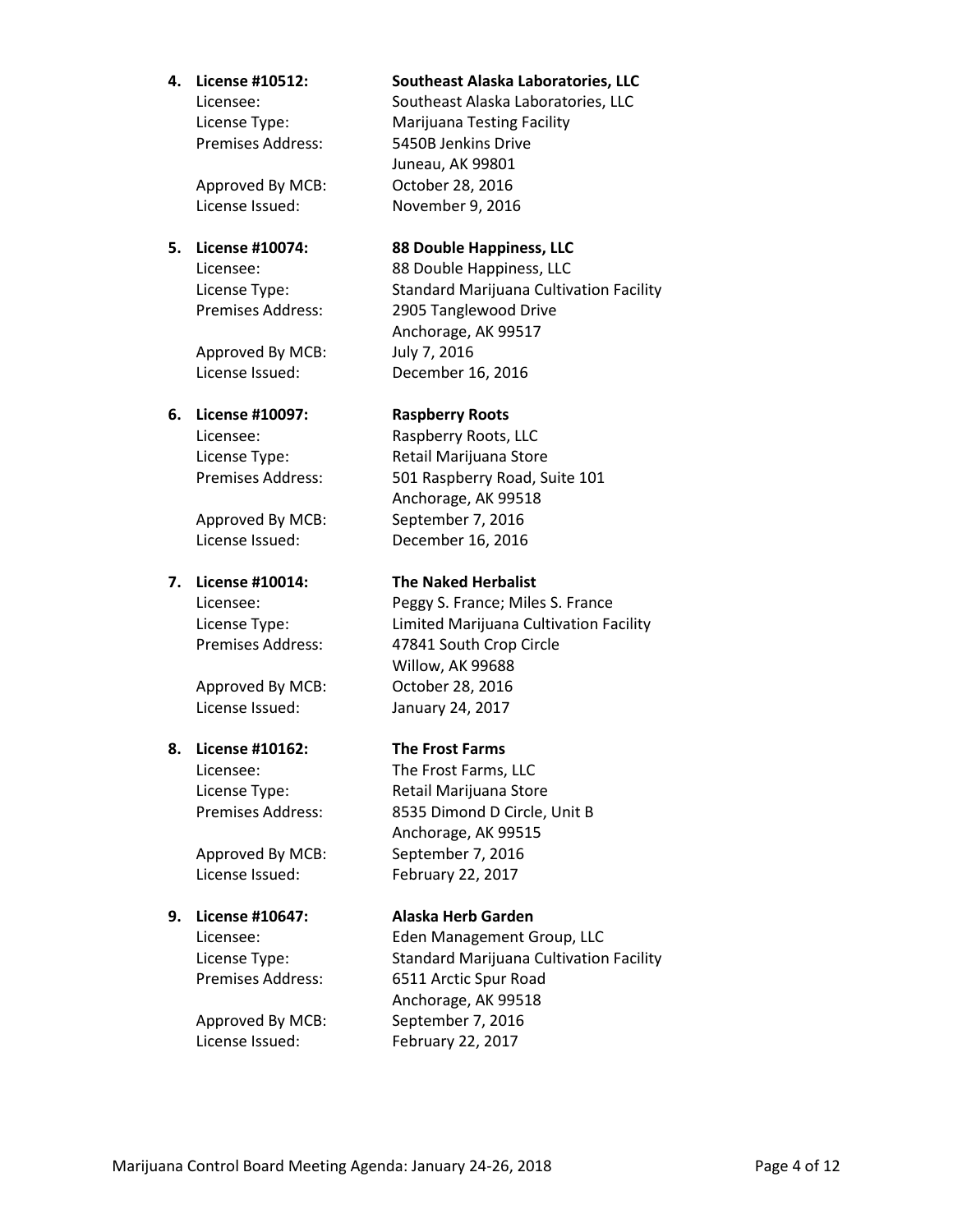### **10. License #10305: AK Bush Buds, LLC**

Licensee: AK Bush Buds, LLC

Approved By MCB: December 6, 2016 License Issued: May 18, 2017

### **11. License #11091: Tempt, LLC**

Licensee: Tempt, LLC

Approved By MCB: February 2, 2017 License Issued: May 24, 2017

Licensee: Green Elephant, LLC

Approved By MCB: May 15, 2017 License Issued: July 6, 2017

### **13. License #10135: Musky Ox**

Licensee: Musky Ox, LLC

License Issued: July 21, 2017

Approved By MCB: July 12, 2017 License Issued: July 21, 2017

Approved By MCB: July 12, 2017 License Issued: July 21, 2017

License Type: Limited Marijuana Cultivation Facility Premises Address: Mile 82.5 Richardson Highway Copper Center, AK 99573

License Type: Standard Marijuana Cultivation Facility Premises Address: 2410 E 88th Avenue Anchorage, AK 99507

### **12. License #11384: Green Elephant, LLC**

License Type: Standard Marijuana Cultivation Facility Premises Address: 8420 Airport Boulevard, Building B Juneau, AK 99801

License Type: Standard Marijuana Cultivation Facility Premises Address: 741 Bennett Road Fairbanks, AK 99712 Approved By MCB: December 6, 2016

### **14. License #11214: Alaska Harvest Company, LLC**

Licensee: Alaska Harvest Company, LLC License Type: Standard Marijuana Cultivation Facility Premises Address: 24900 Orion Street, Unit B Kasilof, AK 99610

### **15. License #11957: Last Frontier Joint Operations, LLC**

Licensee: Last Frontier Joint Operations, LLC License Type: Standard Marijuana Cultivation Facility Premises Address: 7180 Revilla Road, Suite 101 Ketchikan, AK 99901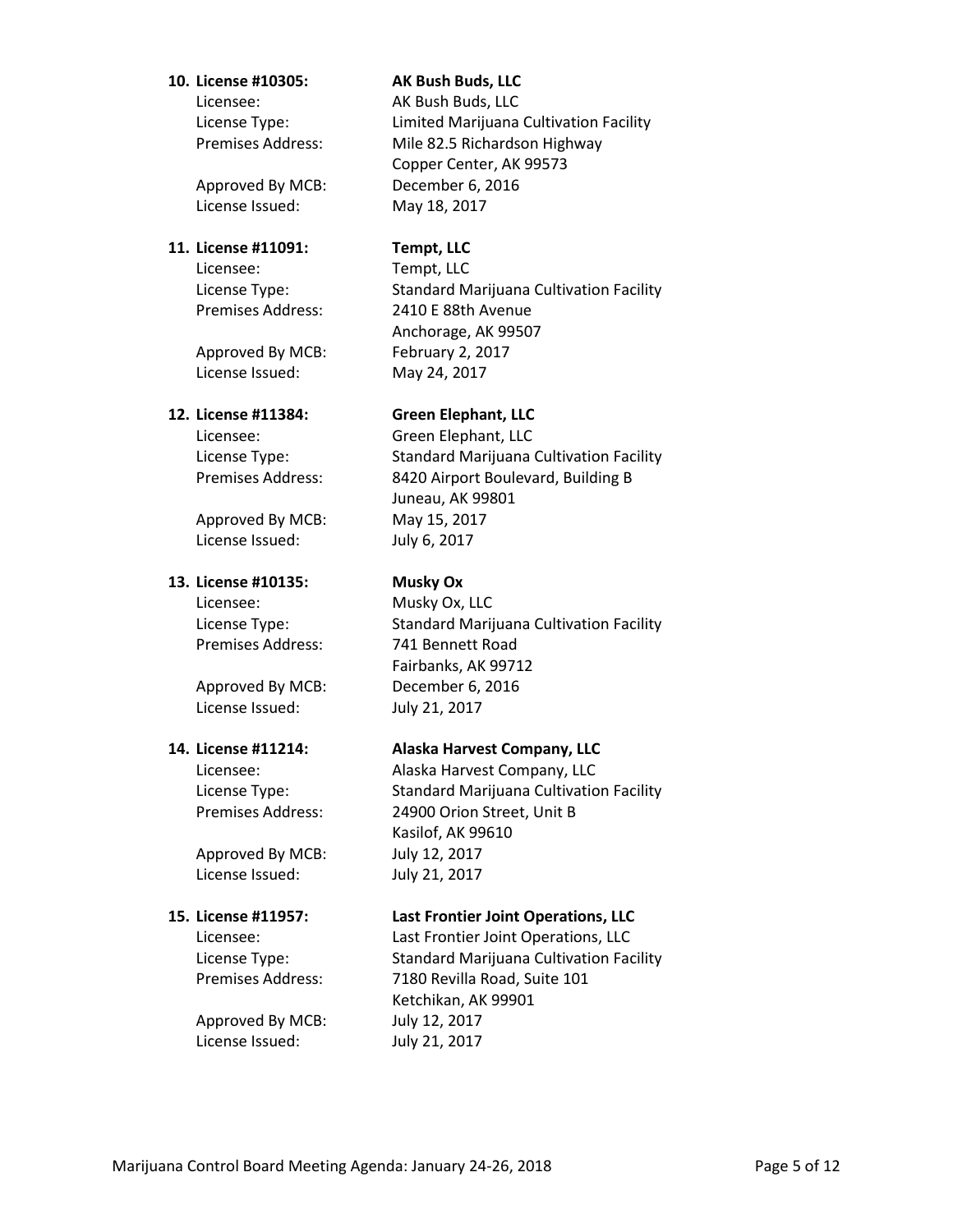# **C. Licenses in "Delegated" Status for Over Nine Months TAB 12**

| 1. | License #10180:<br>Licensee: | <b>AK Shadows</b><br>Jesse Y Holzschuh         |
|----|------------------------------|------------------------------------------------|
|    | License Type:                | <b>Standard Marijuana Cultivation Facility</b> |
|    | Premises Address:            | 525 Anisha Drive                               |
|    |                              | Fairbanks, AK 99709                            |
|    | Approved By MCB:             | July 7, 2016                                   |
| 2. | License #10272:              | <b>Lightening Strike Organics</b>              |
|    | Licensee:                    | Dru Malone                                     |
|    | License Type:                | Limited Marijuana Cultivation Facility         |
|    | Premises Address:            | 9400 Old Seward Highway<br>Anchorage, AK 99515 |
|    | Approved By MCB:             | September 7, 2016                              |
| З. | <b>License #10301</b>        | R.C. Tinderbox, LLC                            |
|    | Licensee:                    | R.C. Tinderbox, LLC                            |
|    | License Type:                | Marijuana Concentrate Manufacturing Facility   |
|    | Premises Address:            | 7801 King Street                               |
|    |                              | Anchorage, AK 99518                            |
|    | Approved By MCB:             | October 28, 2016                               |
| 4. | License #10687:              | <b>Dank Research</b>                           |
|    | Licensee:                    | Alaska Biotech, LLC                            |
|    | License Type:                | <b>Standard Marijuana Cultivation Facility</b> |
|    | <b>Premises Address:</b>     | 16966 Parks Highway, Suite E                   |
|    |                              | Houston, AK 99694                              |
|    | Approved By MCB:             | October 28, 2016                               |
| 5. | License #10010:              | <b>AK Bean Brains</b>                          |
|    | Licensee:                    | Moose Run Farm, LLC                            |
|    | License Type:                | Limited Marijuana Cultivation Facility         |
|    | Premises Address:            | 1840 E Dowling Road, Suite B                   |
|    |                              | Anchorage, AK 99507                            |
|    | Approved By MCB:             | February 2, 2017                               |
| 6. | License #11050:              | <b>Houston Grass Station, LLC</b>              |
|    | Licensee:                    | Houston Grass Station, LLC                     |
|    | License Type:                | Retail Marijuana Store                         |

Premises Address: 15231 W Parks Highway Houston, AK 99694 Approved By MCB: February 2, 2017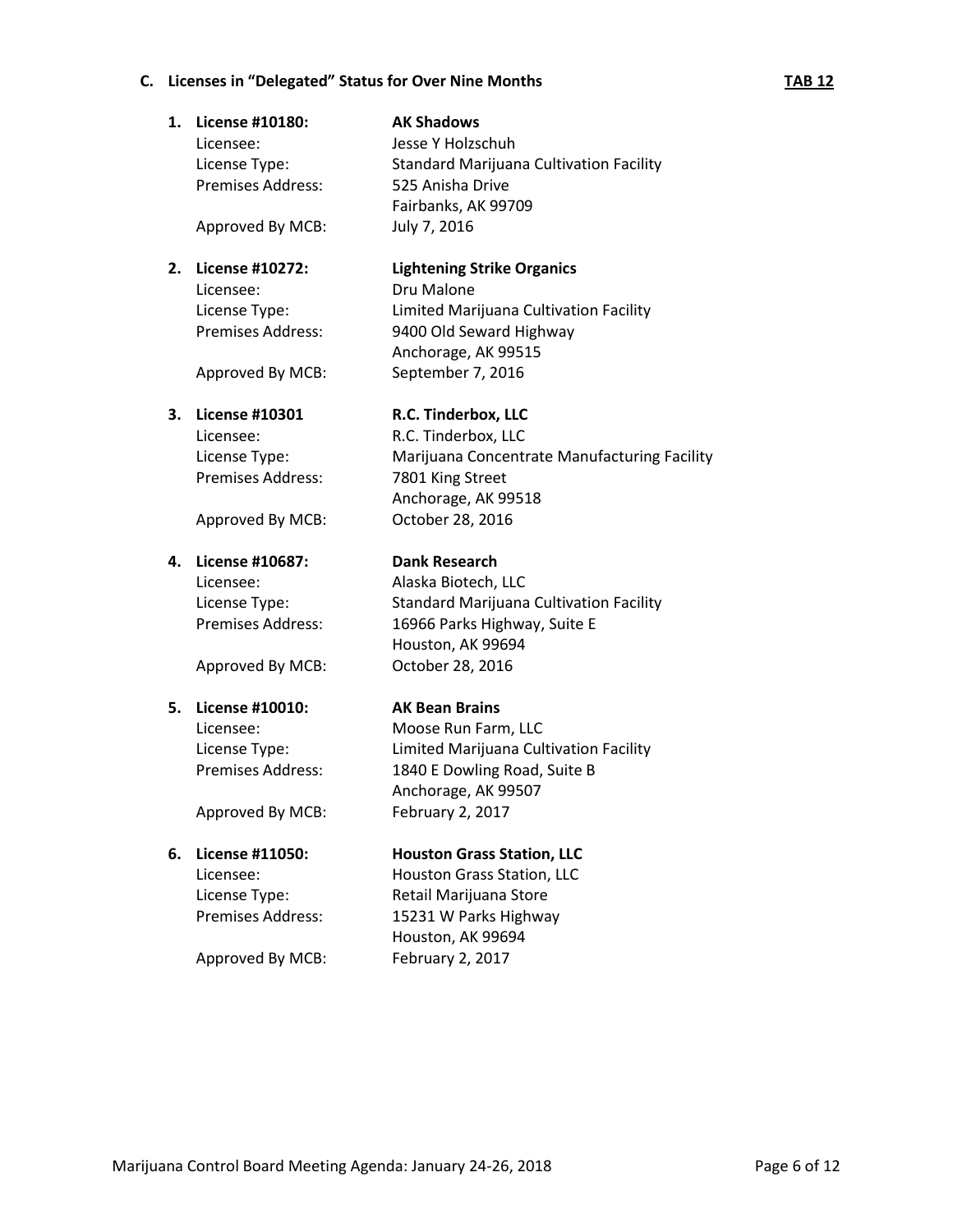## **BOARD CONSIDERATION**

| Licensee:<br>License Type:<br>Premises Address:<br>Local Government:<br><b>For Consideration:</b>                                  | <b>Rosie Creek Farm</b><br>RCFC, LLC<br>Standard Marijuana Cultivation Facility<br>2659 Livingston Loop<br>Fairbanks, AK 99709<br>Fairbanks North Star Borough<br>Appeal of director's denial to sell flower that fails                       | <b>TAB 13</b>                                                                                                                 |
|------------------------------------------------------------------------------------------------------------------------------------|-----------------------------------------------------------------------------------------------------------------------------------------------------------------------------------------------------------------------------------------------|-------------------------------------------------------------------------------------------------------------------------------|
|                                                                                                                                    |                                                                                                                                                                                                                                               |                                                                                                                               |
| Licensee:<br>License Type:<br><b>Premises Address:</b><br><b>Local Government:</b>                                                 | <b>Northern Lights Cultvation 2</b><br>Jesse Hoyt; Jacob G Rodriguez<br><b>Standard Marijuana Cultivation Facility</b><br>4705 N Tongass Highway, Apartment 1<br>Ketchikan, AK 99901<br>City of Ketchikan                                     | <b>TAB 14</b>                                                                                                                 |
|                                                                                                                                    |                                                                                                                                                                                                                                               |                                                                                                                               |
| Licensee:<br>License Type:<br>Premises Address:                                                                                    | <b>Lady Gray Gourmet Medibles</b><br>Lady Gray, LLC<br>Marijuana Product Manufacturing Facility<br>36322 Pine Street, Suite 1<br>Soldotna, AK 99669                                                                                           | <b>TAB 15</b>                                                                                                                 |
| Local Government:<br><b>For Consideration:</b>                                                                                     | Kenai Peninsula Borough<br>Product "Kief" not considered at November meeting                                                                                                                                                                  |                                                                                                                               |
| Licensee:<br><b>Premises Address:</b><br><b>Local Government:</b>                                                                  | Alaskan Loven It, LLC<br>Alaskan Loven It, LLC<br>2908 Kachemak Drive<br>Homer, AK 99603<br>City of Homer                                                                                                                                     | <b>TAB 16</b>                                                                                                                 |
| <b>For Consideration:</b>                                                                                                          | Denial of new license application                                                                                                                                                                                                             |                                                                                                                               |
| License #10310:<br>Licensee:<br>License Type:<br><b>Premises Address:</b><br><b>Local Government:</b><br><b>For Consideration:</b> | <b>Danish Gardens, LLC</b><br>Danish Gardens, LLC<br><b>Standard Marijuana Cultivation Facility</b><br>2430 Cinnabar Loop<br>Anchorage, AK 99517-3138<br>Municipality of Anchorage<br>Appeal of director's denial to retest flower that fails | <b>TAB 17</b>                                                                                                                 |
|                                                                                                                                    |                                                                                                                                                                                                                                               |                                                                                                                               |
| Licensee:<br>License Type:<br><b>Premises Address:</b>                                                                             | <b>Alaska Thunder Skunk</b><br>Alaska Thunder Skunk, Inc.<br>Limited Marijuana Cultivation Facility<br>5300 N Infinite Road, Unit A-1                                                                                                         | <b>TAB 18</b>                                                                                                                 |
|                                                                                                                                    | A. License #10005:<br><b>B.</b> License #12173:<br><b>For Consideration:</b><br>C. License #12254:<br>D. License #12833:<br><b>F.</b> License #13556:                                                                                         | due to presence of Aspergillus<br>Reconsideration of application denied at November meeting<br>due to presence of Aspergillus |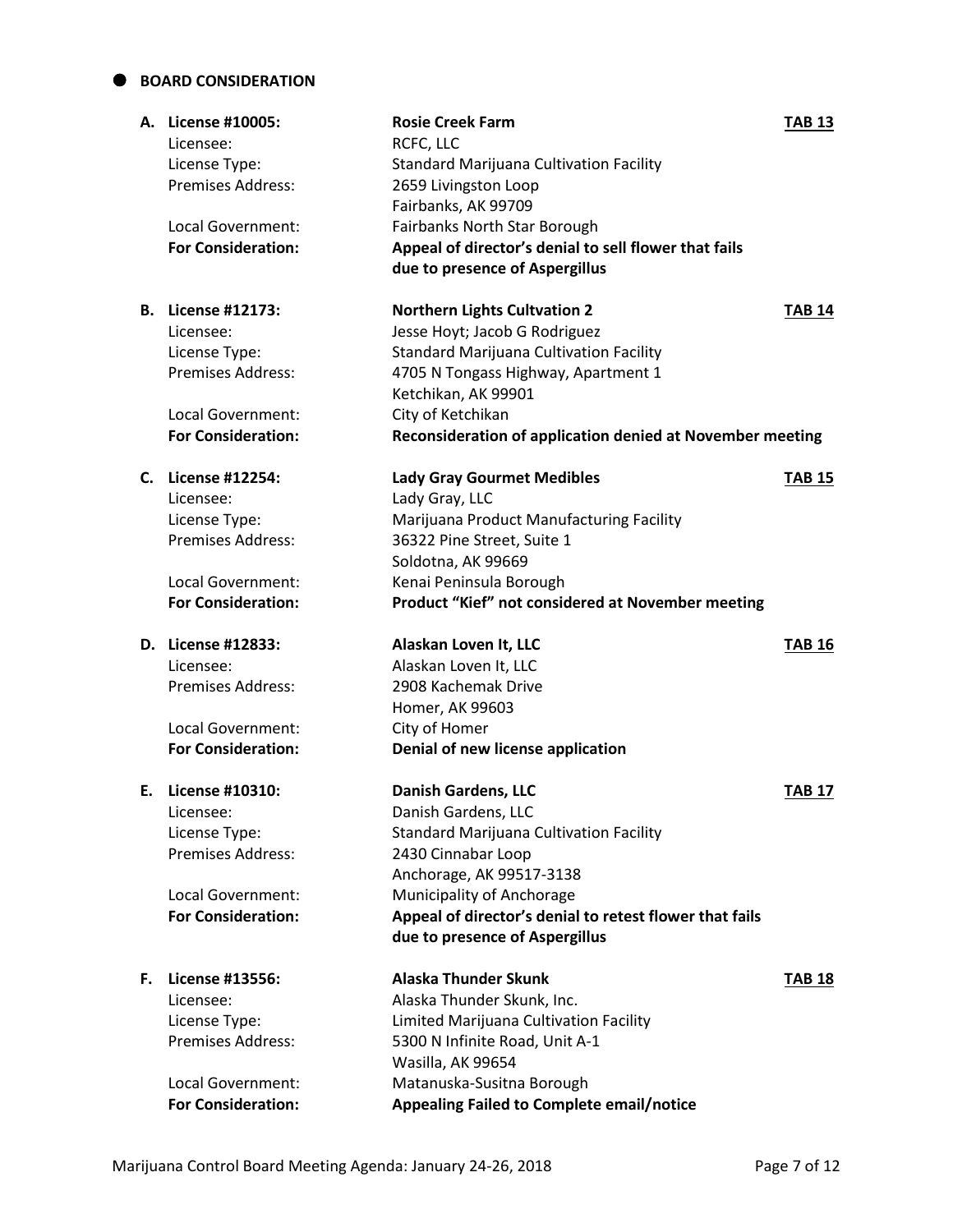### **OPERATING PLAN CHANGES**

| <b>A. License #11638:</b> | <b>Catalyst Cannabis Company</b> | <b>TAB 19</b> |
|---------------------------|----------------------------------|---------------|
| Licensee:                 | Broken Dirt, LLC                 |               |
| License Type:             | Retail Marijuana Store           |               |
| <b>Premises Address:</b>  | 9900 Old Seward Highway, #4      |               |
|                           | Anchorage, AK 99515              |               |
| Local Government:         | Municipality of Anchorage        |               |

### $\bullet$  NEW MARIJUANA PRODUCTS

|    | <b>A.</b> License #10165: | Good, LLC                                | <b>TAB 20</b> |
|----|---------------------------|------------------------------------------|---------------|
|    | Licensee:                 | Good, LLC                                |               |
|    | License Type:             | Marijuana Product Manufacturing Facility |               |
|    | <b>Premises Address:</b>  | 1949 Frank Avenue                        |               |
|    |                           | Fairbanks, AK 99708                      |               |
|    | Local Government:         | Fairbanks North Star Borough             |               |
| В. | License #10271:           | <b>Top Hat Concentrates, LLC</b>         | TAB 21        |
|    | Licensee:                 | Top Hat Concentrates, LLC                |               |
|    | License Type:             | Marijuana Product Manufacturing Facility |               |
|    | <b>Premises Address:</b>  | 2315 Industrial Boulevard, Suite B       |               |
|    |                           | Juneau, AK 99801                         |               |
|    | Local Government:         | City & Borough of Juneau                 |               |

### **NEW STANDARD MARIJUANA CULTIVATION FACILITY APPLICATIONS**

| License #11605:<br>Licensee:<br>Premises Address:<br>Local Government: | <b>Always Redeye, LLC</b><br>Always Redeye, LLC<br>2001 Anka Street<br>Juneau, AK 99801<br>City & Borough of Juneau | TAB 22                              |
|------------------------------------------------------------------------|---------------------------------------------------------------------------------------------------------------------|-------------------------------------|
|                                                                        |                                                                                                                     | TAB 23                              |
| Licensee:                                                              |                                                                                                                     |                                     |
| Premises Address:                                                      | 49787 Island Lake Road                                                                                              |                                     |
|                                                                        | Nikiski, AK 99635                                                                                                   |                                     |
| Local Government:                                                      | Kenai Peninsula Borough                                                                                             |                                     |
| <b>For Consideration:</b>                                              | Conditions pursuant to 3 AAC 306.060(b)                                                                             |                                     |
| License #13577:                                                        | <b>Fiberflite</b>                                                                                                   | TAB 24                              |
| Licensee:                                                              | Darren H Phillips                                                                                                   |                                     |
| <b>Premises Address:</b>                                               | 120 Jarvis Street, Unit C                                                                                           |                                     |
|                                                                        | Sitka, AK 99835                                                                                                     |                                     |
| Local Government:                                                      | City & Borough of Sitka                                                                                             |                                     |
|                                                                        | License #13257:                                                                                                     | Alaska Growth<br>Alaska Growth, LLC |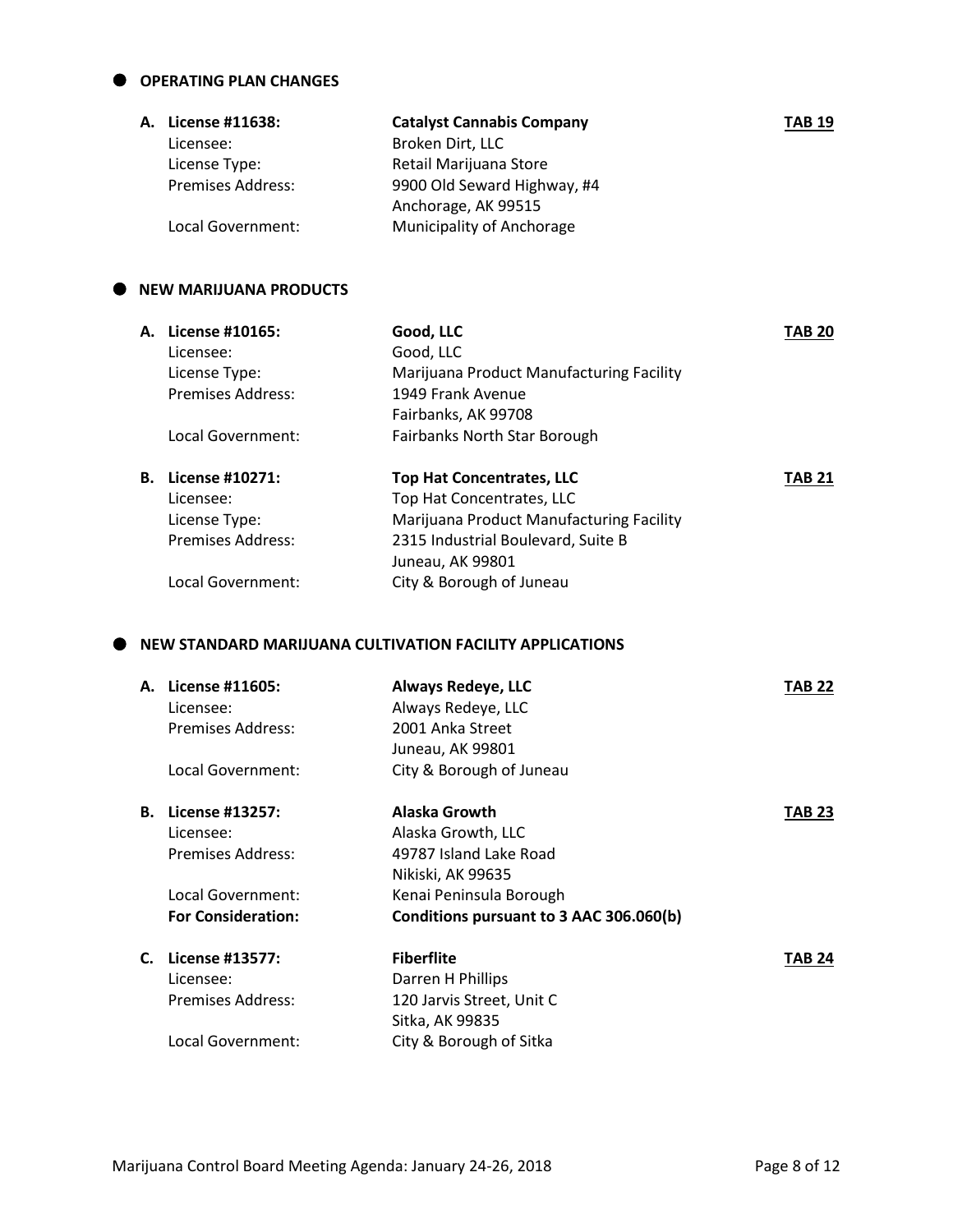|    | D. License #14073:        | <b>Black Bear Nursery</b>                               | <b>TAB 25</b> |
|----|---------------------------|---------------------------------------------------------|---------------|
|    | Licensee:                 | <b>Black Bear Enterprises, LLC</b>                      |               |
|    | Premises Address:         | 6209 Mike Street, Suite 2C                              |               |
|    |                           | Anchorage, AK 99518                                     |               |
|    | <b>Local Government:</b>  | Municipality of Anchorage                               |               |
|    | E. License #14263:        | <b>Resurrected Dreams</b>                               | <b>TAB 26</b> |
|    | Licensee:                 | Erika Merklin                                           |               |
|    | <b>Premises Address:</b>  | 2618 Chilkat Lake Road                                  |               |
|    |                           | Haines, AK 99827                                        |               |
|    | Local Government:         | Haines Borough                                          |               |
|    | F. License #14467:        | <b>Tanana Herb Company, LLC</b>                         | <b>TAB 27</b> |
|    | Licensee:                 | Tanana Herb Company, LLC                                |               |
|    | <b>Premises Address:</b>  | 1200 Well Street                                        |               |
|    |                           | Fairbanks, AK 99701-2835                                |               |
|    | Local Government:         | City of Fairbanks                                       |               |
|    | G. License #14477:        | Fox Creek, LLC                                          | <b>TAB 28</b> |
|    | Licensee:                 | Fox Creek, LLC                                          |               |
|    | Premises Address:         | 2304 Old Elliot Highway                                 |               |
|    |                           | Fairbanks, AK 99712                                     |               |
|    | Local Government:         | Fairbanks North Star Borough                            |               |
|    |                           | NEW LIMITED MARIJUANA CULTIVATION FACILITY APPLICATIONS |               |
|    | A. License #11582:        | <b>Bells Flats Botanicals</b>                           | <b>TAB 29</b> |
|    | Licensee:                 | Gregory J Egle                                          |               |
|    | Premises Address:         | 10788 Chiniak Drive                                     |               |
|    |                           | Kodiak, AK 99615                                        |               |
|    | Local Government:         | Kodiak Island Borough                                   |               |
| в. | License #12452:           | <b>Great Alaskan Bud Company, LLC</b>                   | <b>TAB 30</b> |
|    | Licensee:                 | Great Alaskan Bud Company, LLC                          |               |
|    | <b>Premises Address:</b>  | 2515 A Maria Street                                     |               |
|    |                           | Fairbanks, AK 99709                                     |               |
|    | Local Government:         | Fairbanks North Star Borough                            |               |
|    | C. License #12572:        | Henleys' Happy Harvest, LLC                             | <b>TAB 31</b> |
|    | Licensee:                 | Henleys' Happy Harvest, LLC                             |               |
|    | <b>Premises Address:</b>  | 35633 Baranof Street                                    |               |
|    |                           | Kenai, AK 99611                                         |               |
|    | Local Government:         | Kenai Peninsula Borough                                 |               |
|    | <b>For Consideration:</b> | Conditions pursuant to 3 AAC 306.060(b)                 |               |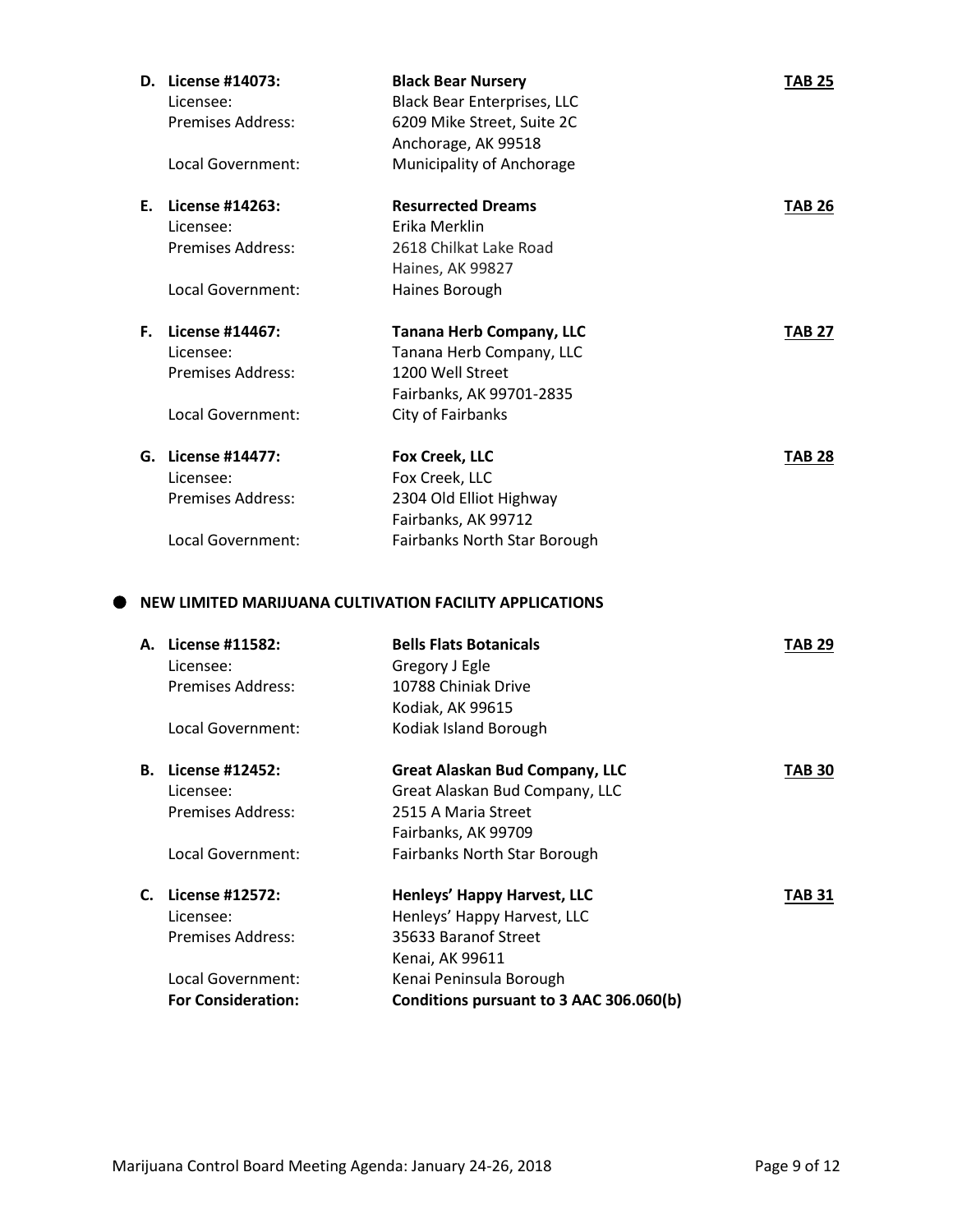|    | D. License #12989:                             | <b>Pinnacle Projects</b>                                           | <b>TAB 32</b> |
|----|------------------------------------------------|--------------------------------------------------------------------|---------------|
|    | Licensee:                                      | Vanzee N Dan                                                       |               |
|    | Premises Address:                              | 37035 Nicholas View Lane                                           |               |
|    |                                                | Soldotna, AK 99669                                                 |               |
|    | Local Government:                              | Kenai Peninsula Borough                                            |               |
|    | <b>For Consideration:</b>                      | Conditions pursuant to 3 AAC 306.060(b)                            |               |
|    | E. License #13211:                             | <b>The Giving Tree</b>                                             | <b>TAB 33</b> |
|    | Licensee:                                      | Rachel E Burris; Joseph D Burris, Jr.                              |               |
|    | <b>Premises Address:</b>                       | 2351 N Prospect Drive                                              |               |
|    |                                                | Wasilla, AK 99623                                                  |               |
|    | Local Government:                              | Matanuska-Susitna Borough                                          |               |
| F. | <b>License #13659:</b>                         | The Noble Dudes, LLC                                               | <b>TAB 34</b> |
|    | Licensee:                                      | The Noble Dudes, LLC                                               |               |
|    | <b>Premises Address:</b>                       | 11740 E Weathervane Circle; Shop                                   |               |
|    |                                                | Palmer, AK 99645                                                   |               |
|    | Local Government:                              | Matanuska-Susitna Borough                                          |               |
|    | G. License #13752:                             | <b>Northern Dreams, LLC</b>                                        | <b>TAB 35</b> |
|    | Licensee:                                      | Northern Dreams, LLC                                               |               |
|    | <b>Premises Address:</b>                       | 11705 B N Jonesville Mine Road                                     |               |
|    |                                                | Sutton, AK 99674-8030                                              |               |
|    | Local Government:                              | Matanuska-Susitna Borough                                          |               |
|    | H. License #14099:                             | <b>The Frosty Flower</b>                                           |               |
|    |                                                |                                                                    | <b>TAB 36</b> |
|    | Licensee:                                      | James P Sullivan                                                   |               |
|    | Premises Address:                              | 9300 N Palmer-Fishhook Road                                        |               |
|    |                                                | Palmer, AK 99645                                                   |               |
|    | Local Government:                              | Matanuska-Susitna Borough                                          |               |
| ı. | License #14187:                                | <b>Zenzic Gardens, LLC</b>                                         | <b>TAB 37</b> |
|    | Licensee:                                      | Zenzic Gardens, LLC                                                |               |
|    | Premises Address:                              | 10100 E Gilbert Court                                              |               |
|    |                                                | Palmer, AK 99645                                                   |               |
|    | Local Government:                              | Matanuska-Susitna Borough                                          |               |
| J. | License #14245:                                | Pharma Initiative, LLC                                             | <b>TAB 38</b> |
|    | Licensee:                                      | Pharma Initiative, LLC                                             |               |
|    | Premises Address:                              | 4315 E Dimond Way                                                  |               |
|    |                                                | Wasilla, AK 99654                                                  |               |
|    | Local Government:                              | Matanuska-Susitna Borough                                          |               |
| К. | License #14352:                                | <b>Althea's Morning Bear Cultivation</b>                           | <b>TAB 39</b> |
|    | Licensee:                                      | Brennan J Norden                                                   |               |
|    | <b>Premises Address:</b>                       | 21565 Evelyn May Street                                            |               |
|    |                                                | Kasilof, AK 99610                                                  |               |
|    | Local Government:<br><b>For Consideration:</b> | Kenai Peninsula Borough<br>Conditions pursuant to 3 AAC 306.060(b) |               |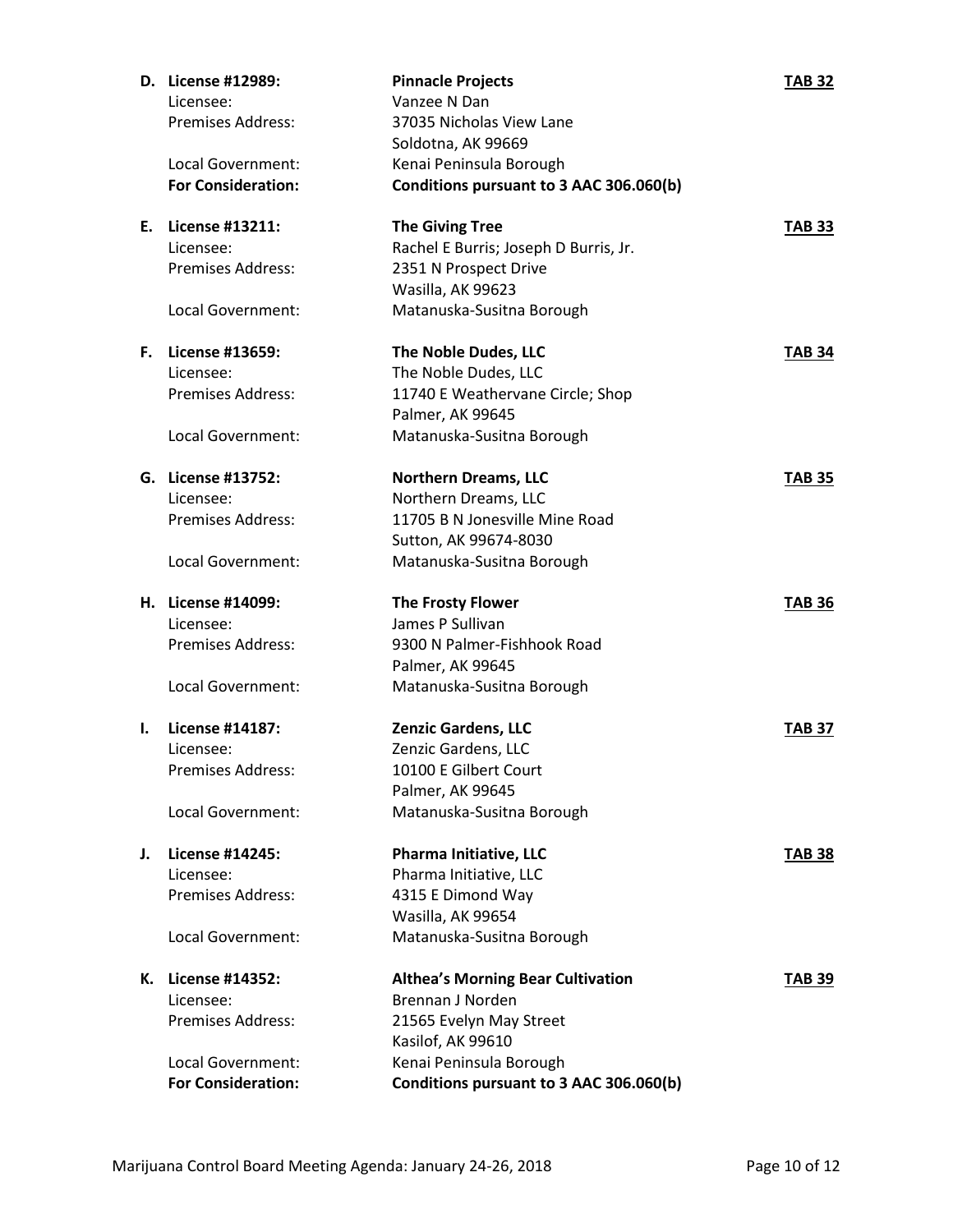| L. | License #15025:   | Mad Mota                   | <b>TAB 40</b> |
|----|-------------------|----------------------------|---------------|
|    | Licensee:         | Mark A Ridl; Maria E Tapia |               |
|    | Premises Address: | 4980 W Greensward Drive    |               |
|    |                   | Wasilla, AK 99623          |               |
|    | Local Government: | Matanuska-Susitna Borough  |               |

### $\bullet$  NEW RETAIL MARIJUANA STORE APPLICATIONS

|                          | Alaska Weeds                | <b>TAB 41</b> |
|--------------------------|-----------------------------|---------------|
| Licensee:                | Green Bear Enterprises, LLC |               |
| <b>Premises Address:</b> | 6209 Mike Street, Suite 2A  |               |
|                          | Anchorage, AK 99518         |               |
| Local Government:        | Municipality of Anchorage   |               |
|                          | <b>A. License #14083:</b>   |               |

### **NEW MARIJUANA PRODUCT MANUFACTURING FACILITY APPLICATIONS**

| A. License #13697:       | Sparkle Farms Alaska      | <b>TAB 42</b> |
|--------------------------|---------------------------|---------------|
| Licensee:                | SFA. LLC                  |               |
| <b>Premises Address:</b> | 218 Kelly Drive           |               |
|                          | Ketchikan, AK 99901       |               |
| Local Government:        | Ketchikan Gateway Borough |               |

### $\bullet$  REGULATIONS

# **A. Proposed Regulations Projects**

| В.   | <b>Revocation of Handler's Permit</b>                              |                                                                                     | TAB 43 |
|------|--------------------------------------------------------------------|-------------------------------------------------------------------------------------|--------|
|      | Status:                                                            | Comment period closed December 15, 2017                                             |        |
|      | <b>Potential Board Actions:</b>                                    | Vote to adopt; OR                                                                   |        |
|      |                                                                    | Substantially amend and put out for public comment                                  |        |
| С. – |                                                                    | Trade Shows; Require Corporation Bylaws; Multiple Businesses on a Lease;            | TAB 44 |
|      |                                                                    | Removal of Affiliates; Charging for Multiple Inspections; Local Government Approval |        |
|      | <b>Of Odor Emissions</b>                                           |                                                                                     |        |
|      | Status:                                                            | Comment period closed January 11, 2018                                              |        |
|      | <b>Potential Board Actions:</b>                                    | Vote to adopt; OR                                                                   |        |
|      |                                                                    | Substantially amend and put out for public comment                                  |        |
| D.   | <b>Financial Background Investigations; Definition of Resident</b> |                                                                                     | TAB 45 |
|      | Status:                                                            | Comment period closed January 3, 2018                                               |        |
|      | <b>Potential Board Actions:</b>                                    | Vote to adopt; OR                                                                   |        |
|      |                                                                    | Substantially amend and put out for public comment                                  |        |
|      |                                                                    |                                                                                     |        |

### **MARIJUANA MAILBOX**

| A. All correspondence received in the marijuana@alaska.gov inbox | <b>TAB 46</b> |
|------------------------------------------------------------------|---------------|
| from October 28, 2017 – January 5, 2018.                         |               |